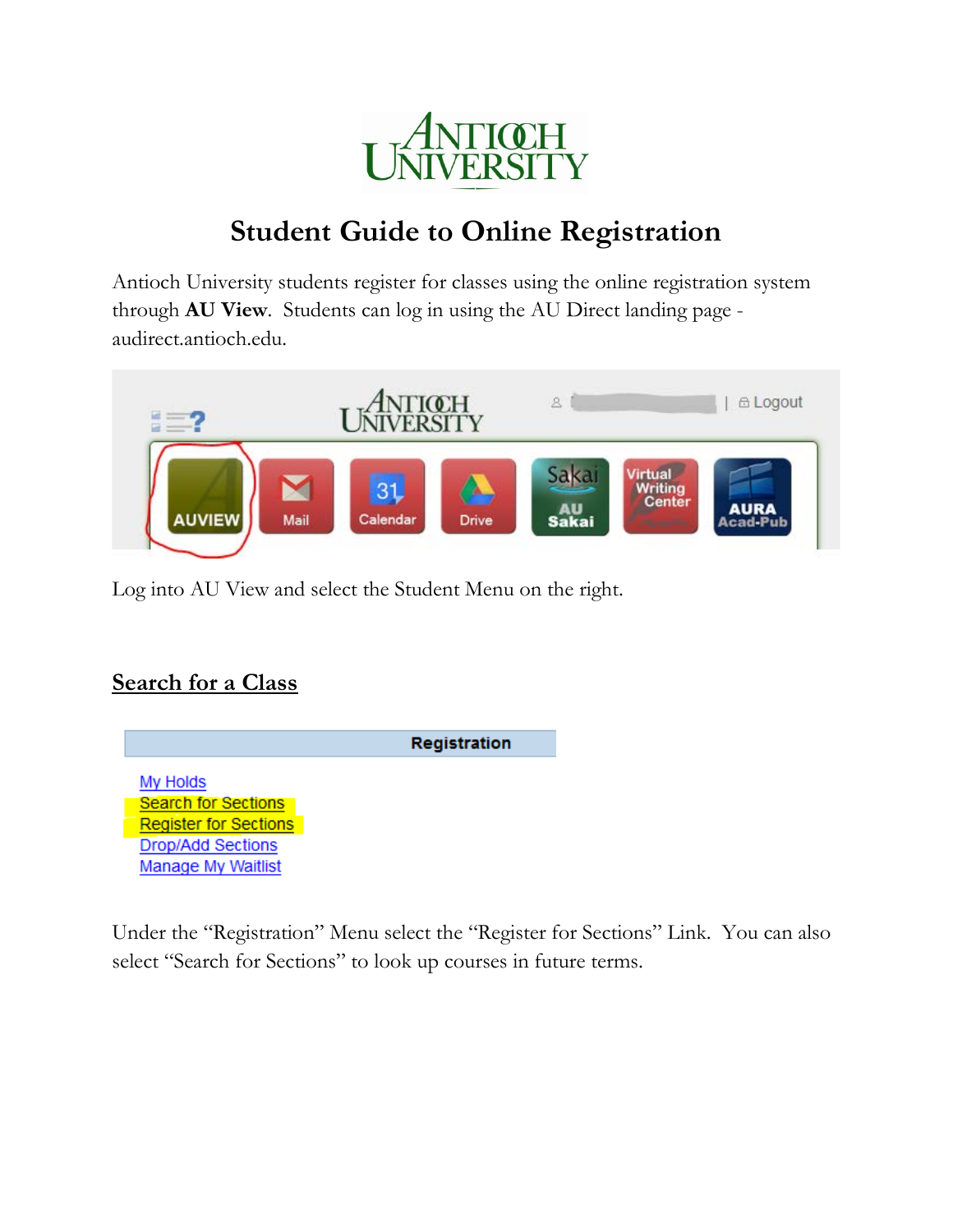| <b>Search/Register for Sections</b> |                                  |  |  |  |  |  |  |  |
|-------------------------------------|----------------------------------|--|--|--|--|--|--|--|
| $*$ = Required                      |                                  |  |  |  |  |  |  |  |
| Term*                               | ▼                                |  |  |  |  |  |  |  |
| Location                            | <b>Academic Level</b><br>$\cdot$ |  |  |  |  |  |  |  |
|                                     | <b>SUBMIT</b>                    |  |  |  |  |  |  |  |

To generate a list of the courses, there are several options. Term is a required field, and Location and academic level are recommended.

Select the term from the drop down menu. Terms are coded with the year (16), the terms (FA=Fall, SP=Spring), and the term type (QTR = quarter, SEM=Semester).

### **Search/Register for Sections**

| * = Required |                                        |                                        |               |  |
|--------------|----------------------------------------|----------------------------------------|---------------|--|
| Term*        | 16FAQTR - 2016 FA Qtr -                |                                        |               |  |
| Location     | <b>SB - Antioch Univ Santa Barbara</b> | Academic Level<br>$\blacktriangledown$ | MA - Master's |  |
|              |                                        | <b>SUBMIT</b>                          |               |  |

Click the "Submit" button to view the available course sections options, which are tailored based on these criteria entered here.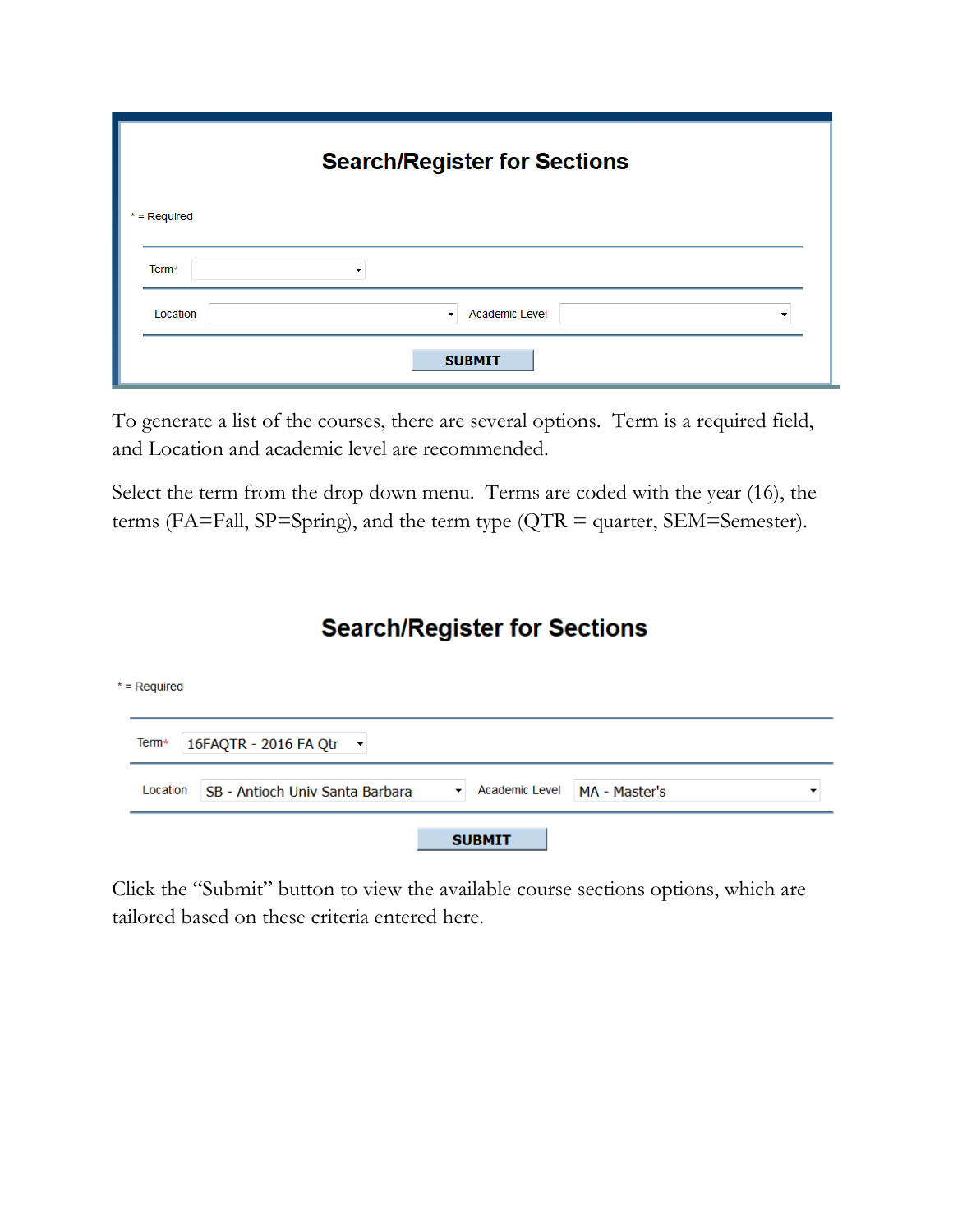| <b>Search/Register for Sections</b>                                 |                                                   |                              |  |  |  |  |  |  |  |
|---------------------------------------------------------------------|---------------------------------------------------|------------------------------|--|--|--|--|--|--|--|
| <b>Subject</b>                                                      | <b>Course Level</b>                               | <b>Course Number Section</b> |  |  |  |  |  |  |  |
| ۰                                                                   | $\overline{\phantom{a}}$                          |                              |  |  |  |  |  |  |  |
| ۰                                                                   | $\overline{\phantom{a}}$                          |                              |  |  |  |  |  |  |  |
| ۰                                                                   | $\overline{\phantom{a}}$                          |                              |  |  |  |  |  |  |  |
| $\blacktriangledown$                                                | $\overline{\phantom{a}}$                          |                              |  |  |  |  |  |  |  |
| $\blacktriangledown$                                                | $\blacktriangledown$                              |                              |  |  |  |  |  |  |  |
| Sections Meeting After<br>۰.                                        | <b>Sections Ending Before</b><br>٠                |                              |  |  |  |  |  |  |  |
| Mon<br>Tue<br>Thu<br>$\overline{\phantom{a}}$<br>Wed<br>П<br>F<br>E | Sunday<br>Fri<br>Sat<br>$\overline{\mathbb{R}^n}$ |                              |  |  |  |  |  |  |  |
| Course Title Keyword(s)<br>Instructor's Last Name                   |                                                   |                              |  |  |  |  |  |  |  |
|                                                                     | <b>SUBMIT</b>                                     |                              |  |  |  |  |  |  |  |

Based on the selected criteria, only the subjects for the term and campus location selected will be available in the "Subjects" drop down menu.

- To limit the list further, select the subject or course levels you wish to see, and click "submit."
- To get a full list, click "submit" and all subjects and course levels will appear.

|                   |                          | <b>Search/Register for Sections</b> |                              |  |
|-------------------|--------------------------|-------------------------------------|------------------------------|--|
| <b>Subject</b>    |                          | <b>Course Level</b>                 | <b>Course Number Section</b> |  |
|                   | $\overline{\phantom{a}}$ | 4000 - Upper division undergrad     |                              |  |
| PSYC - Psychology |                          |                                     |                              |  |
|                   | ٠                        |                                     |                              |  |

The results of the search display on "Section Selection Results."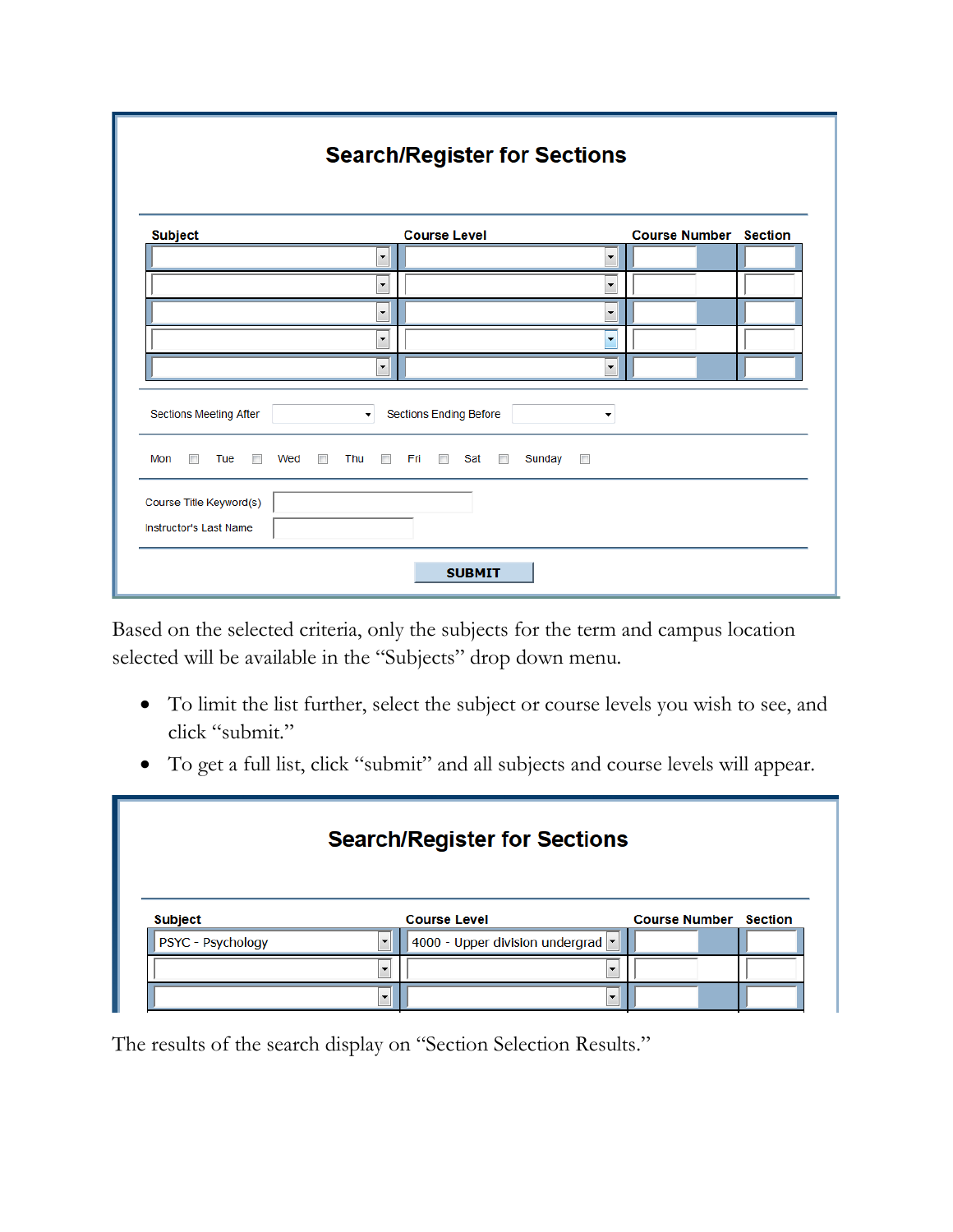| <b>Section Selection Results</b> |                       |               |                                                             |                                       |                                      |                |                                         |                |  |  |  |
|----------------------------------|-----------------------|---------------|-------------------------------------------------------------|---------------------------------------|--------------------------------------|----------------|-----------------------------------------|----------------|--|--|--|
| Narrow my search<br>o            |                       |               |                                                             |                                       |                                      |                |                                         |                |  |  |  |
| Re-sort my results               |                       |               | <b>TERM Term, Section Name</b>                              |                                       |                                      |                |                                         |                |  |  |  |
| <b>Select</b>                    | Term                  | <b>Status</b> | <b>Section Name and</b><br>Title                            | Location                              | <b>Meeting</b><br><b>Information</b> | <b>Faculty</b> | Available/<br><b>Capacity/ Waitlist</b> | <b>Credits</b> |  |  |  |
| n                                | 2016 FA<br><b>Sem</b> | Open          | COM-4320-1 Social Media &<br><b>Social Change</b>           | <b>Antioch Univ</b><br><b>Midwest</b> | 08/27/2016-12<br>/23/2016            | N<br>Singer    | 11/20/0                                 | 3.00           |  |  |  |
| $\overline{\phantom{a}}$         | 2016 FA<br>Sem        | Open          | <b>HUM-3021-1 Greek &amp;</b><br><b>Roman Civilizations</b> | <b>Antioch Univ</b><br>Midwest        | 08/27/2016-12<br>/23/2016            | M. Nobel       | 22/25/0                                 | 6.00           |  |  |  |
| $\Box$                           | 2016 FA<br>Sem        | Open          | PHIL-5200-1 Metaphysics &<br>Epistemology                   | <b>Antioch Univ</b><br>Midwest        | 08/27/2016-12<br>/23/2016            | M. Nobel       | 8/12/0                                  | 3.00           |  |  |  |
| n                                | 2016 FA<br>Sem        | Open          | RSH-5720-1 Ways of<br><b>Knowing: Systmc Ingry</b>          | <b>Antioch Univ</b><br>Midwest        | 08/27/2016-12<br>/23/2016            | M. Nobel       | 6/8/0                                   | 3.00           |  |  |  |
| $\blacksquare$                   | 2016 FA<br>Sem        | Open          | SSC-5660-1 Transformative<br>Learning                       | <b>Antioch Univ</b><br><b>Midwest</b> | 08/27/2016-12<br>/23/2016            | M. Nobel       | 9/12/0                                  | 3.00           |  |  |  |

To further narrow the search, check the box for "Narrow my search" (above in yellow) and enter more fields to filter the data into a shorter list.

## **Search/Register for Sections**

No classes meeting the search criteria have been found.

If no sections are found, remove some search criteria to broaden the search.

**To Register For a Class**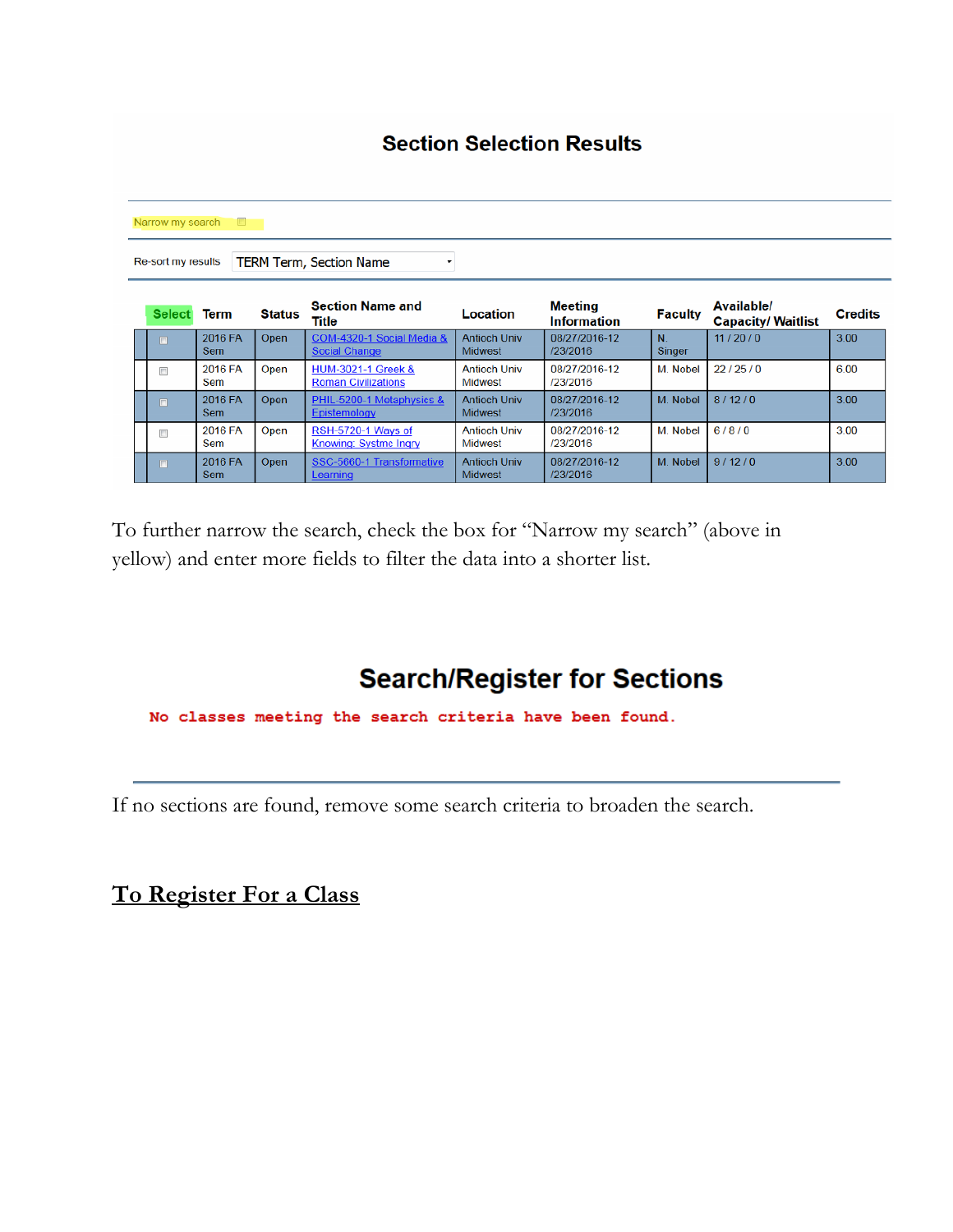| <b>Section Selection Results</b>                                              |                       |               |                                                             |                                       |                                      |                |                                         |                |  |  |  |
|-------------------------------------------------------------------------------|-----------------------|---------------|-------------------------------------------------------------|---------------------------------------|--------------------------------------|----------------|-----------------------------------------|----------------|--|--|--|
| Narrow my search<br>T<br><b>TERM Term, Section Name</b><br>Re-sort my results |                       |               |                                                             |                                       |                                      |                |                                         |                |  |  |  |
| <b>Select</b>                                                                 | <b>Term</b>           | <b>Status</b> | <b>Section Name and</b><br>Title                            | Location                              | <b>Meeting</b><br><b>Information</b> | <b>Faculty</b> | Available/<br><b>Capacity/ Waitlist</b> | <b>Credits</b> |  |  |  |
| $\blacksquare$                                                                | 2016 FA<br><b>Sem</b> | Open          | COM-4320-1 Social Media &<br><b>Social Change</b>           | <b>Antioch Univ</b><br><b>Midwest</b> | 08/27/2016-12<br>/23/2016            | N.<br>Singer   | 11/20/0                                 | 3.00           |  |  |  |
| $\Box$                                                                        | 2016 FA<br>Sem        | Open          | <b>HUM-3021-1 Greek &amp;</b><br><b>Roman Civilizations</b> | <b>Antioch Univ</b><br>Midwest        | 08/27/2016-12<br>/23/2016            | M Nobel        | 22/25/0                                 | 6.00           |  |  |  |
| $\Box$                                                                        | 2016 FA<br><b>Sem</b> | Open          | PHIL-5200-1 Metaphysics &<br>Epistemology                   | <b>Antioch Univ</b><br><b>Midwest</b> | 08/27/2016-12<br>/23/2016            | M. Nobel       | 8/12/0                                  | 3.00           |  |  |  |
| C                                                                             | 2016 FA<br>Sem        | Open          | RSH-5720-1 Ways of<br><b>Knowing: Systmc Ingry</b>          | <b>Antioch Univ</b><br>Midwest        | 08/27/2016-12<br>/23/2016            | M. Nobel       | 6/8/0                                   | 3.00           |  |  |  |
| $\Box$                                                                        | 2016 FA<br>Sem        | Open          | SSC-5660-1 Transformative<br>Learning                       | <b>Antioch Univ</b><br>Midwest        | 08/27/2016-12<br>/23/2016            | M. Nobel       | 9/12/0                                  | 3.00           |  |  |  |

There is a "Select" Column with check boxes (above in green). Place a check next to all potential sections. Click "Submit" button at the bottom to add them to the "Preferred Section" list.

| Select Term             |                       | Status | <b>Section Name and Title</b>                | Location                           |
|-------------------------|-----------------------|--------|----------------------------------------------|------------------------------------|
| ⊽                       | 2016 FA<br><b>Qtr</b> | Open   | ART-3290-1 Ideals of Beauty and<br>Creative  | <b>Antioch Univ Los</b><br>Angeles |
| $\overline{\mathbf{v}}$ | 2016 FA<br>Qtr        | Open   | ART-3290-AC Ideals of Beauty and<br>Creative | <b>Antioch Univ Los</b><br>Angeles |
|                         | 0.010E                |        |                                              |                                    |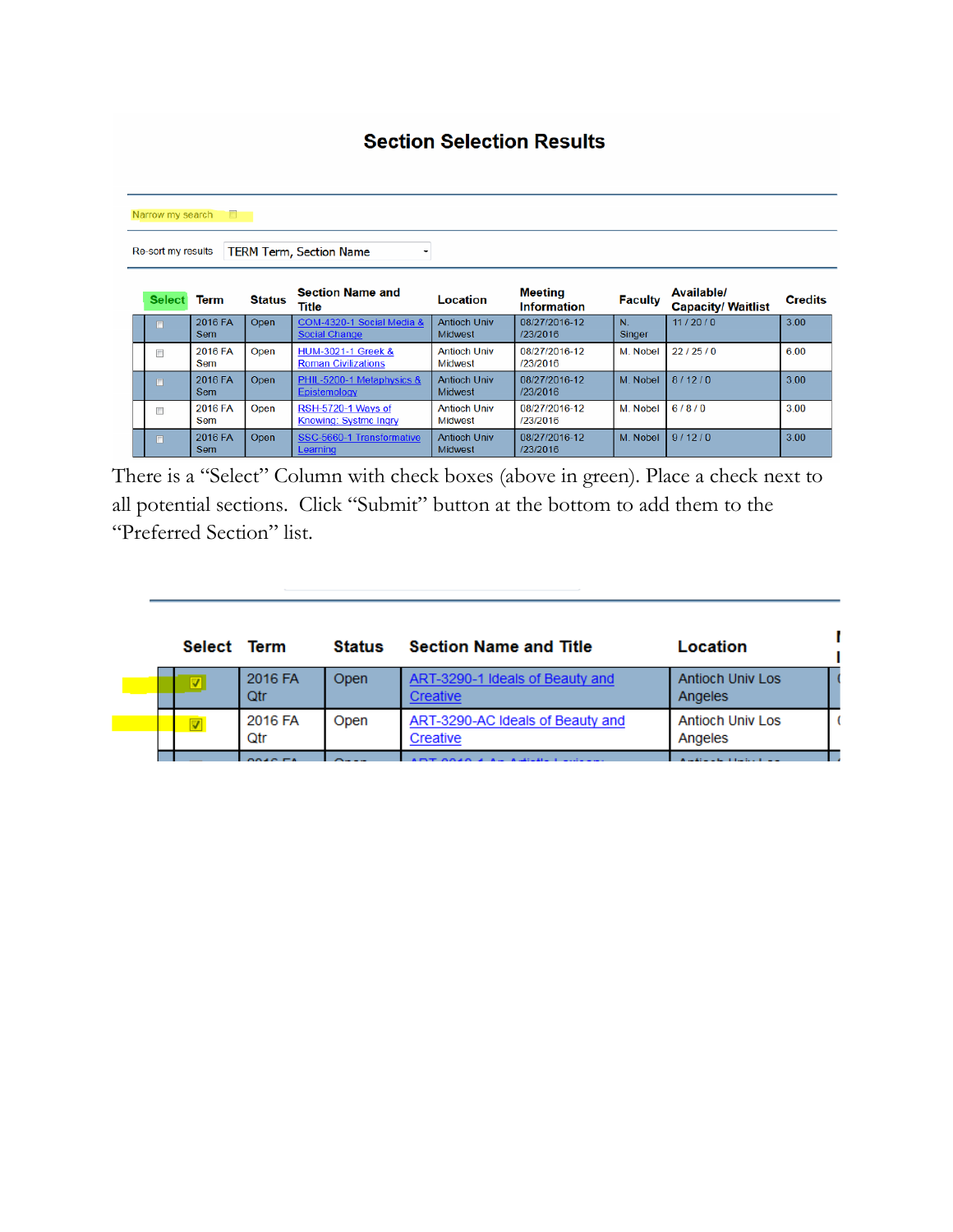#### **Register and Drop Sections**

| Name                                            |                |                                                            |                                    |                                      |                        |                                                |                |
|-------------------------------------------------|----------------|------------------------------------------------------------|------------------------------------|--------------------------------------|------------------------|------------------------------------------------|----------------|
| Action for ALL Pref. Sections (or choose below) |                | $\cdot$                                                    |                                    |                                      |                        |                                                |                |
| <b>Preferred Sections</b>                       |                |                                                            |                                    |                                      |                        |                                                |                |
| <b>Action</b>                                   | <b>Term</b>    | <b>Section Name and Title</b>                              | Location                           | <b>Meeting</b><br><b>Information</b> | <b>Faculty</b>         | <b>Available/ Capacity/</b><br><b>Waitlist</b> | <b>Credits</b> |
| $\cdot$                                         | 2016 FA<br>Otr | ART-3290-1 Ideals of Beauty and<br><b>Creative</b>         | <b>Antioch Univ Los</b><br>Angeles | 09/26/2016-12<br>/23/2016            | D. Strauss             | 15/20/0                                        | 3.00           |
| $\overline{\phantom{a}}$                        | 2016 FA<br>Qtr | ART-3290-AC Ideals of Beauty and<br><b>Creative</b>        | <b>Antioch Univ Los</b><br>Angeles | 09/26/2016-12<br>/23/2016            | To be<br>Announced     | 19/20/0                                        | 3.00           |
| $\overline{\phantom{0}}$                        | 2016 FA<br>Ofr | ART-3310-1 An Artist's Lexicon:<br><b>Developin</b>        | <b>Antioch Univ Los</b><br>Angeles | 09/26/2016-12<br>/23/2016            | D. Strauss             | 17/18/0                                        | 3.00           |
| $\overline{\phantom{a}}$                        | 2016 FA<br>Qtr | ART-3310-2 An Artist's Lexicon:<br><b>Developin</b>        | <b>Antioch Univ Los</b><br>Angeles | 09/26/2016-12<br>/23/2016            | <b>D. Strauss</b>      | 17/18/0                                        | 4.00           |
| $\overline{\phantom{0}}$                        | 2016 FA<br>Qtr | ART-3900Q-1 Approximately Infinite<br><b>Univers</b>       | <b>Antioch Univ Los</b><br>Angeles | 09/26/2016-12<br>/23/2016            | D. Strauss             | 16/18/0                                        | 100            |
| $\overline{\phantom{a}}$                        | 2016 FA<br>Qtr | CRW-5210-1 Methods of Teaching<br><b>Creative W</b>        | <b>Antioch Univ Los</b><br>Angeles | 09/26/2016-12<br>/23/2016            | D. Strauss             | 28/30/0                                        | 0.00           |
| <b>Current Registrations</b>                    |                |                                                            |                                    |                                      |                        |                                                |                |
| Term<br>Drop                                    |                | Pass/ Audit Section Name and Title<br>Location             |                                    | <b>Meeting Information</b>           | <b>Faculty Credits</b> |                                                |                |
| 2016 FA Qtr                                     |                | <b>Antioch Univ Seattle</b><br>COUN-5150-1 Psychopathology | 09/26/2016-12/23/2016              | K. Honda                             | 3.00                   |                                                |                |
|                                                 |                |                                                            | <b>SUBMIT</b>                      |                                      |                        |                                                |                |

The "Drop /Add Sections" screen acts like a shopping cart to hold the sections until registration time opens for processing. Once moved to this screen, sections will remain in this list until a student registers for them or removes them from the list.

| <b>Action</b>                   | Term           | <b>Section Name and Title</b>                       | Location                           |
|---------------------------------|----------------|-----------------------------------------------------|------------------------------------|
| RG - Register                   | 2016 FA<br>Qtr | ART-3290-1 Ideals of Beauty and<br>Creative         | <b>Antioch Univ Los</b><br>Angeles |
| RM - Remove from List $ \cdot $ | 2016 FA<br>Qtr | ART-3290-AC Ideals of Beauty and<br>Creative        | <b>Antioch Univ Los</b><br>Angeles |
| WL - Waitlist<br>$\cdot$        | 2016 FA<br>Qtr | ART-3310-1 An Artist's Lexicon:<br><b>Developin</b> | <b>Antioch Univ Los</b><br>Angeles |
|                                 |                | $A A A A A A A A B A A B A B A B$                   | contracted to the property of the  |

Preferred Sections

- To register, select this action from the dropdown menu (RG Register).
- To remove the course, select "remove from list" from the dropdown menu (RM – Remove from List).
- If the course is full or waitlisted, add to the waitlist by selecting this option from the dropdown menu (WL – Waitlist).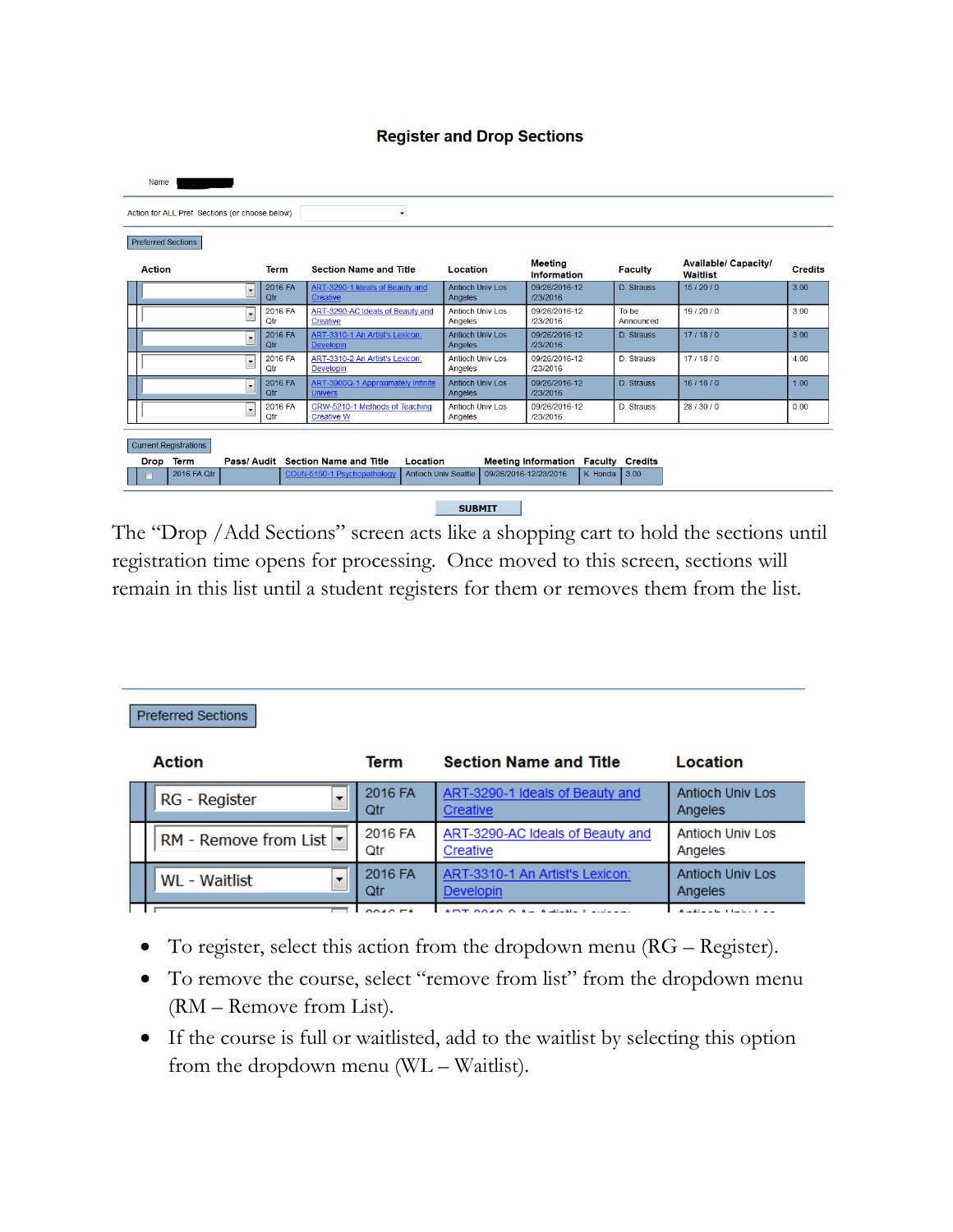Once registration has processed, there will be a confirmation message on the screen, and an email will be sent to the student's Antioch email address.

|             | The following request(s) have been processed: |                                                                             |          |                                            |                                            |                             |          |                                    |          |         |
|-------------|-----------------------------------------------|-----------------------------------------------------------------------------|----------|--------------------------------------------|--------------------------------------------|-----------------------------|----------|------------------------------------|----------|---------|
| <b>Term</b> | <b>Status</b>                                 | Pass/Fail/Audit Section Name and Title                                      |          |                                            | <b>Location</b>                            |                             |          | <b>Meeting Information Faculty</b> |          | Credits |
| 2016 FA Qtr | Registered for this section                   |                                                                             |          | COUN-5160-1 Psychodiag & Trtmt Plannig     |                                            | <b>Antioch Univ Seattle</b> |          | 09/26/2016-12/23/2016              | K. Honda | 3.00    |
|             |                                               |                                                                             |          |                                            |                                            |                             |          |                                    |          |         |
|             |                                               | Here are all of the sections for which you are currently registered:        |          |                                            |                                            |                             |          |                                    |          |         |
| <b>Term</b> |                                               | Pass/Fail/Audit Section Name and Title                                      |          | Location                                   | <b>Meeting Information Faculty Credits</b> |                             |          |                                    |          |         |
| 2016 FA Qtr |                                               | COUN-5150-1 Psychopathology                                                 |          | <b>Antioch Univ Seattle</b>                | 09/26/2016-12/23/2016                      |                             | K. Honda | 3.00                               |          |         |
| 2016 FA Qtr |                                               | COUN-5160-1 Psychodiag & Trtmt Plannig                                      |          | <b>Antioch Univ Seattle</b>                | 09/26/2016-12/23/2016                      |                             | K. Honda | 3.00                               |          |         |
|             |                                               | Here are all of the sections for which you are waitlisted (not registered): |          |                                            |                                            |                             |          |                                    |          |         |
|             | Term Status Section Name and Title            |                                                                             | Location | <b>Meeting Information Faculty Credits</b> |                                            |                             |          |                                    |          |         |
|             |                                               | You are not currently waitlisted in any courses.                            |          |                                            |                                            |                             |          |                                    |          |         |
|             |                                               |                                                                             |          |                                            |                                            |                             |          |                                    |          |         |
|             |                                               |                                                                             |          | OK                                         |                                            |                             |          |                                    |          |         |
|             |                                               |                                                                             |          |                                            |                                            |                             |          |                                    |          |         |

#### **Registration Results**

### **Register and Drop Sections**

PSYC-3200-1 - You cannot register for this class. Contact the Registrar Office (WACALVL)

If there is an issue with the registration, a red information message will appear, including a directive for what office to contact for assistance. This message text is very helpful in troubleshooting the issue.

### **Drop a Class**

Registration

My Holds Search for Sections **Register for Sections Drop/Add Sections Manage My Waitlist**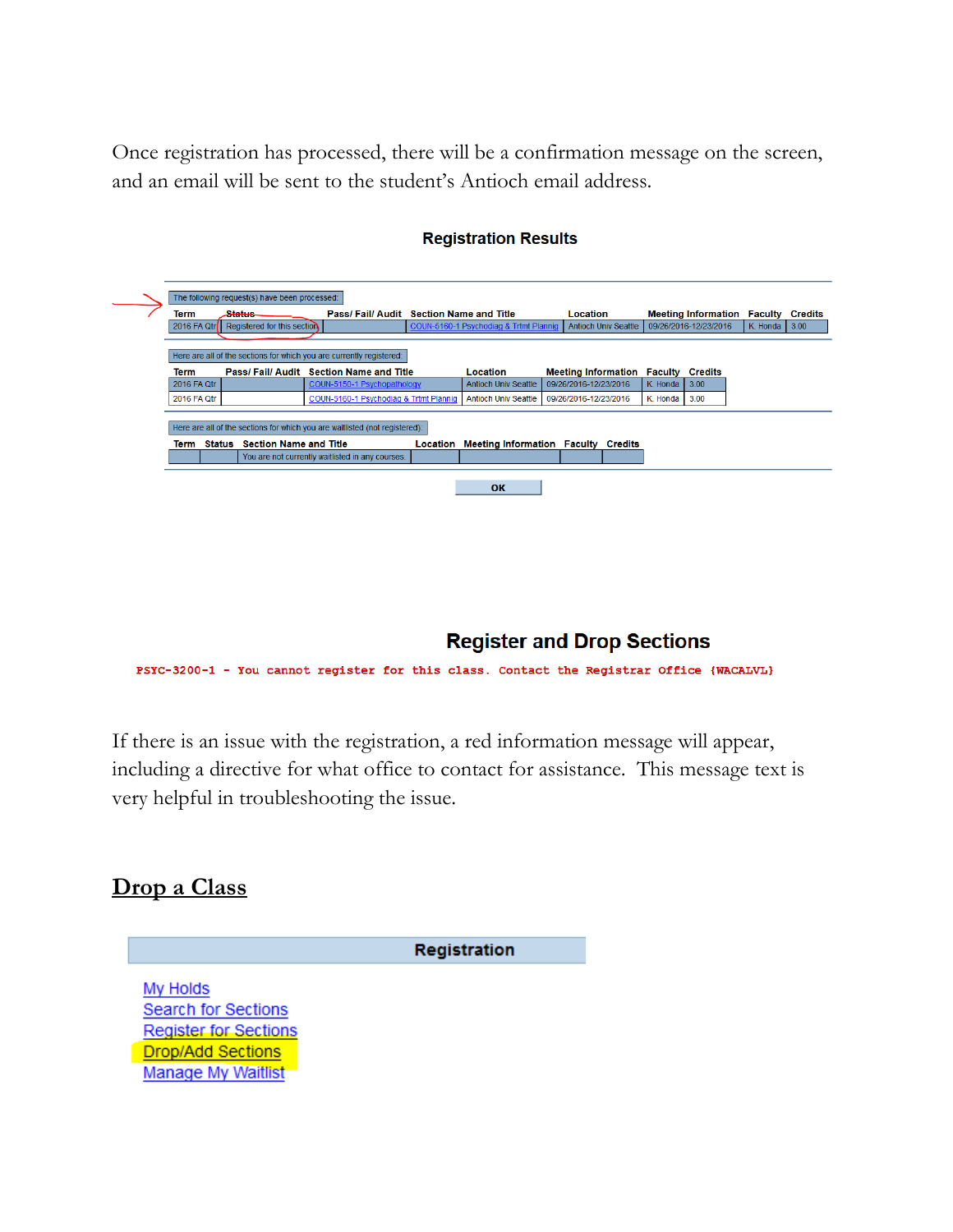**Current Registrations Pass/ Audit Section Name and Title** Drop Term Location M 2016 FA Qtr COUN-5150-1 Psychopathology Antioch Univ Seattle  $\mathbf{0}$  $\overline{v}$ 2016 FA Qtr COUN-5160-1 Psychodiag & Trtmt Plannig **Antioch Univ Seattle** 0!  $\Box$ 

To drop a course go directly to the "Drop/Add Sections" link.

Under the "Current Registrations" list at the lower part of the screen, check the box next to the section to be dropped. Click the "Submit" button.

## **Registration Results**

| The following request(s) have been processed: |                                                                      |  |                                        |  |                             |                             |        |  |  |  |  |
|-----------------------------------------------|----------------------------------------------------------------------|--|----------------------------------------|--|-----------------------------|-----------------------------|--------|--|--|--|--|
| Term                                          | <b>Status</b>                                                        |  | Pass/Fail/Audit Section Name and Title |  |                             | Location                    | Meeti  |  |  |  |  |
| 2016 FA Qtr                                   | Dropped from this section                                            |  |                                        |  | COUN-5150-1 Psychopathology | <b>Antioch Univ Seattle</b> | 09/26/ |  |  |  |  |
|                                               |                                                                      |  |                                        |  |                             |                             |        |  |  |  |  |
|                                               | Here are all of the sections for which you are currently registered: |  |                                        |  |                             |                             |        |  |  |  |  |
| Term                                          |                                                                      |  | Pass/Fail/Audit Section Name and Title |  | Location                    | <b>Meeting Information</b>  |        |  |  |  |  |
| 2016 FA Qtr                                   |                                                                      |  | COUN-5160-1 Psychodiag & Trtmt Plannig |  | <b>Antioch Univ Seattle</b> | 09/26/2016-12/23/2016       |        |  |  |  |  |

Once processed the status will show the section is dropped, and it will no longer show in the "Current Registrations" list.

### **Withdraw from All Classes**

Once registered for a term, students cannot drop all their classes online. To withdraw from all classes in a term, students must contact the registrar's office.

## **Register and Drop Sections**

You may not drop all your classes using this process. If your intention is to withdraw from the institution, then you must contact the Registrar's office.